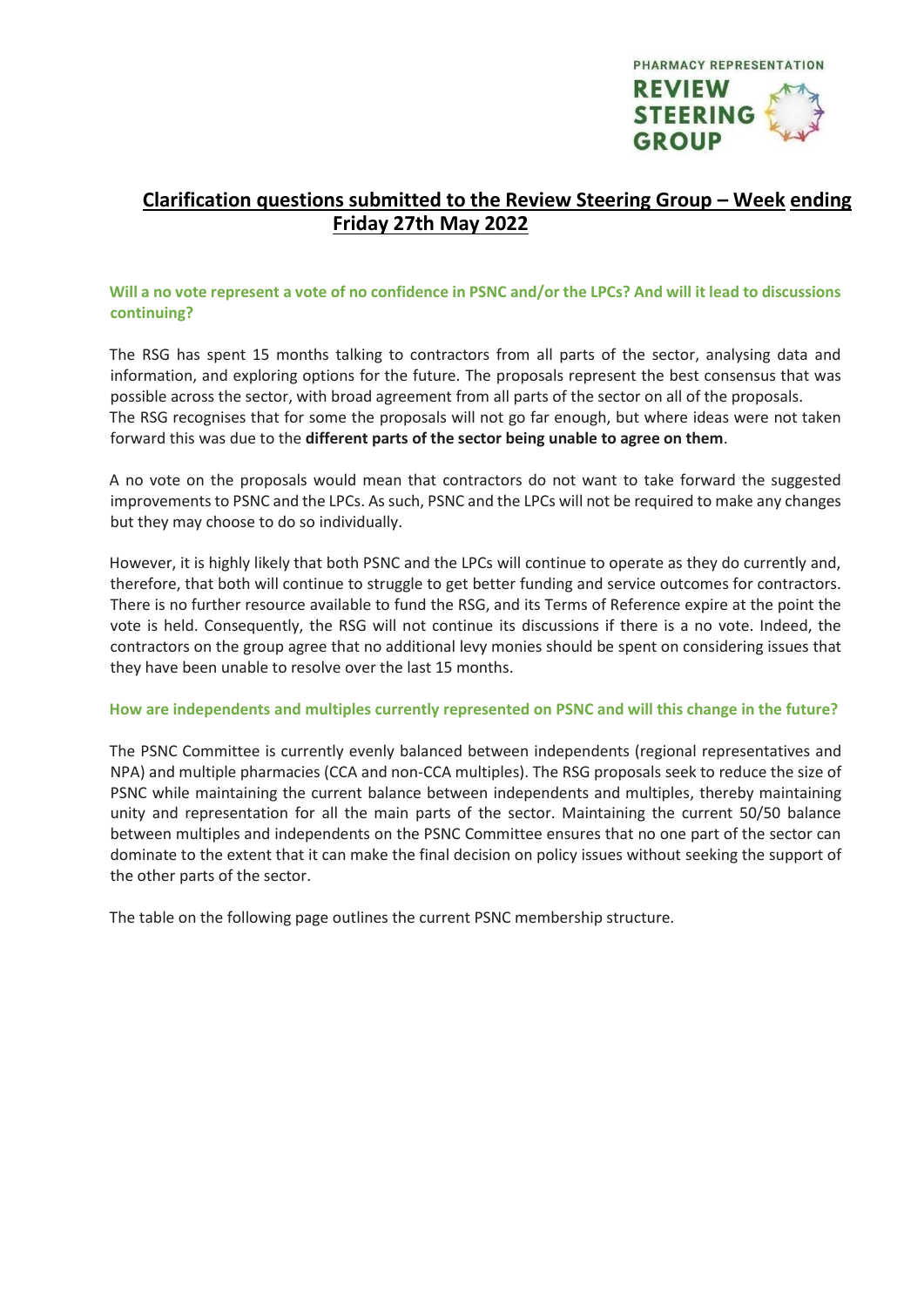| Independents                                                                                                             | <b>Number of</b><br>places | <b>Multiples</b>                                                                      | Number of<br>places |
|--------------------------------------------------------------------------------------------------------------------------|----------------------------|---------------------------------------------------------------------------------------|---------------------|
| 2 members nominated<br>by the Board<br>of the National<br><b>Pharmacy Association</b>                                    | $\overline{2}$             | <b>Members</b><br>nominated by the Company<br><b>Chemists' Association</b>            | 12                  |
| 13 members elected<br>on a regional basis<br>from independent<br>chemists England (PSNC<br>regional<br>representatives)^ | 13                         | Members elected<br>from the non-Company<br><b>Chemists' Association</b><br>multiples* | 3                   |
| <b>Total</b>                                                                                                             | 15                         | <b>Total</b>                                                                          | 15                  |

## **\*= Non-Company Chemists' Association multiples**

Means a contractor, other than a member company of the Company Chemists' Association, that operates retail pharmacy businesses from more than nine (9) premises in England from which NHS pharmaceutical service (including LPS arrangements) are provided or is a member of the Association of Independent Multiple pharmacies (AIMp). If one or more such candidates are nominated, one of the elected representatives must be a candidate nominated by a Multiple Chemist that has fewer than 30 premises on a pharmaceutical list in England. This ensures that smaller Multiple Chemists are guaranteed representation on the PSNC

#### **^= Independent Chemist**

Means a chemist that operates retail pharmacy businesses from no more than nine (9) premises in England from which NHS Pharmaceutical Services or Local Pharmaceutical Services are provided and is not a member of the Association of Independent Multiple pharmacies (AIM).

**The Wright Review indicated that some of the additional moneys required to fund crucial national work could be obtained by some of the smaller LPCs federating or merging. Why is the centre seeking additional funding from LPCs before they have had the opportunity to make efficiency savings by implementing the recommendations?**

LPCs will be asked to make increased contributions to PSNC, on a **trajectory** of an additional £1.5m pa by the levy year beginning April 2024/25. This will begin with an additional £750,000 in 2023/24 and a further £750,000 in 2024/25. PSNC will then develop a process to review the LPC-levy annually, taking soundings from the national forum of LPC contractor representatives. **[Appendix](https://pharmacyreview175657019.files.wordpress.com/2022/05/lpc-and-psnc-levy-analysis.xlsx) 3: Levy and funding [analysis](https://pharmacyreview175657019.files.wordpress.com/2022/05/lpc-and-psnc-levy-analysis.xlsx)** illustrate what this could mean for individual LPCs.

Subject to the proposals being approved by contractors, the levy apportionment will be recalculated across the LPC network, this will include re-examining thelevy distribution from DSPs and reallocating PSNC's total required funding across LPCs according to each LPC's latest share of total prescription items. This will be an implementation priority by Summer 2022,giving LPCs adequate time to prepare for the 2023/24 budget planning cycle.

The additional levy contributions required of LPCs will require the LPC network to change and work in different ways to free resources. However, modelling of financial information provided by LPCs suggests the vast majority of LPCs in England can already meet the additional requirements in 2023/24 from excess reserves – giving LPCs and contractors at a local level over 20 months to consider how longer term efficiencies can be achieved. A few ways LPCs may want to increase their efficiencies are listed below